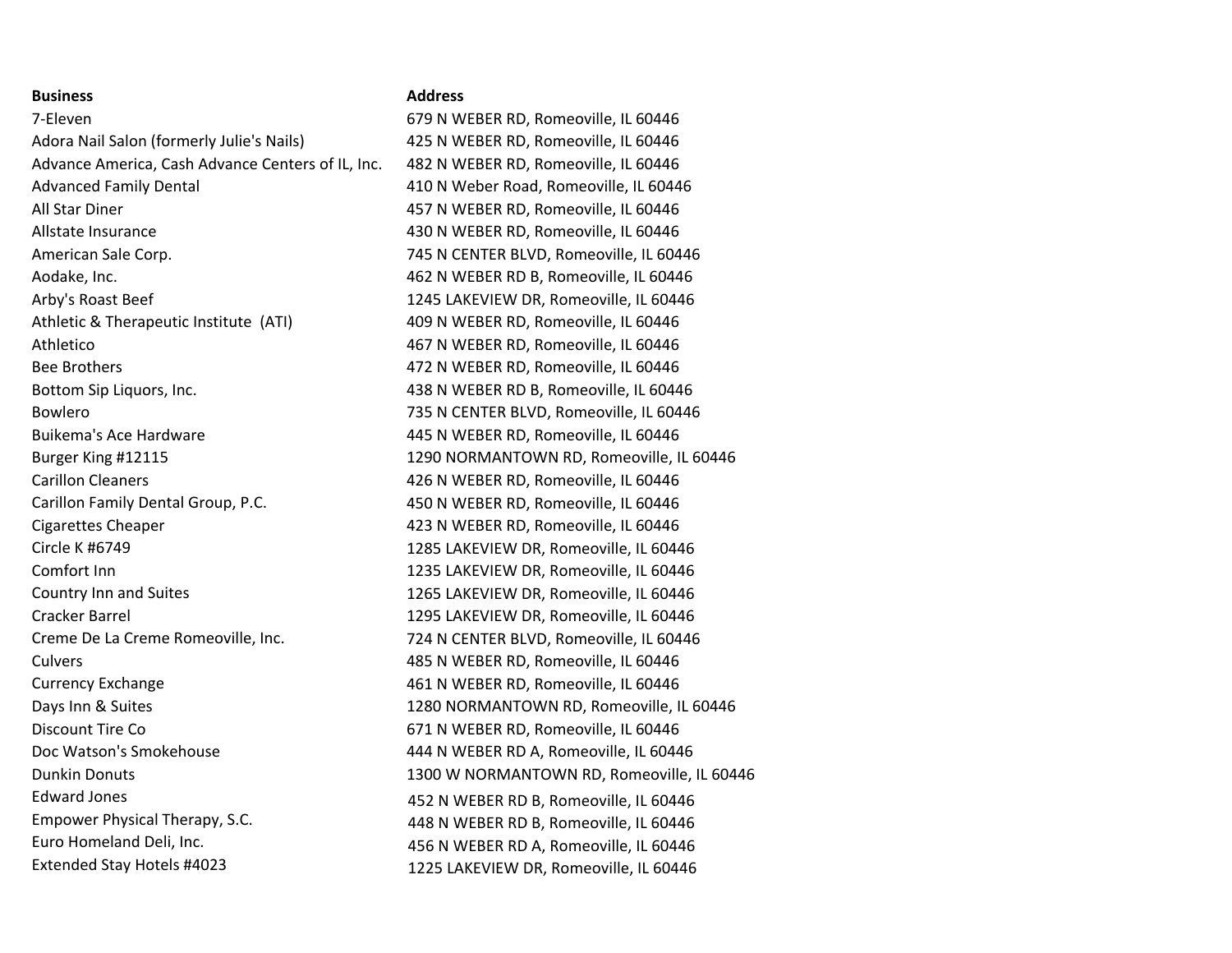## **Business**

Foster Premier, Inc. General Nutrition Corporation #7802 Great Clips H&R Block Hair Cuttery Holiday Inn Express Adora Nail Salon (formerly Julie's Nails) Kelly Services, Inc. KFC Corporation Lacey's Place Life Time Fitness Little China LTI Services McDonald's Restaurant #5957 Mi Tierra Burrito Michael' s Pizza Penny's Place Planet Chiropractic Popeye's Chicken Reza's Auto Group Romeoville BP Rosa's Salon Rosati's Pizza Sky Wolf Tae Kwon Do Inc Smartechs.net Speedway #1411 Staffing Network Holdings State Farm Insurance Stella's Sports Bar and Grill Subway Take Care Health Services Thaiway Thai Cuisine The Loft Barber and Beauty

## **Address**

456 N WEBER RD B, Romeoville, IL 60446 427 N WEBER RD, Romeoville, IL 60446 476 N WEBER RD, Romeoville, IL 60446 429 N WEBER RD A, Romeoville, IL 60446 421 N WEBER RD, Romeoville, IL 60446 722 N. Center St., Romeoville, IL 60446 425 N WEBER RD, Romeoville, IL 60446 460 N WEBER RD B, Romeoville, IL 60446 442 N WEBER RD, Romeoville, IL 60446 478 N WEBER RD, Romeoville, IL 60446 1220 LAKEVIEW DR, Romeoville, IL 60446 480 N WEBER RD, Romeoville, IL 60446 431 N Weber Rd, Romeoville, IL 60446 675 N WEBER RD, Romeoville, IL 60446 444 N WEBER RD B, Romeoville, IL 60446 422 N WEBER RD, Romeoville, IL 60446 448 N WEBER RD B, Romeoville, IL 60446 432 N Weber Road, Romeoville, IL 60446 1245 W NORMANTOWN RD, Romeoville, IL 60446 1255 W NORMANTOWN RD, Romeoville, IL 60446 418 N WEBER RD, Romeoville, IL 60446 440 N WEBER RD, Romeoville, IL 60446 463 N WEBER RD, Romeoville, IL 60446 436 N WEBER RD, Romeoville, IL 60446 429 N WEBER RD, Romeoville, IL 60446 1300 W NORMANTOWN RD, Romeoville, IL 60446 438 N WEBER RD A, Romeoville, IL 60446 452 N WEBER RD A, Romeoville, IL 60446 402 N WEBER RD, Romeoville, IL 60446 459 N WEBER RD, Romeoville, IL 60446 498 N WEBER RD, Romeoville, IL 60446 465 N WEBER RD, Romeoville, IL 60446 454 N WEBER RD A, Romeoville, IL 60446 The Sure Fit Pro Shop 735 N CENTER BLVD, Romeoville, IL 60446